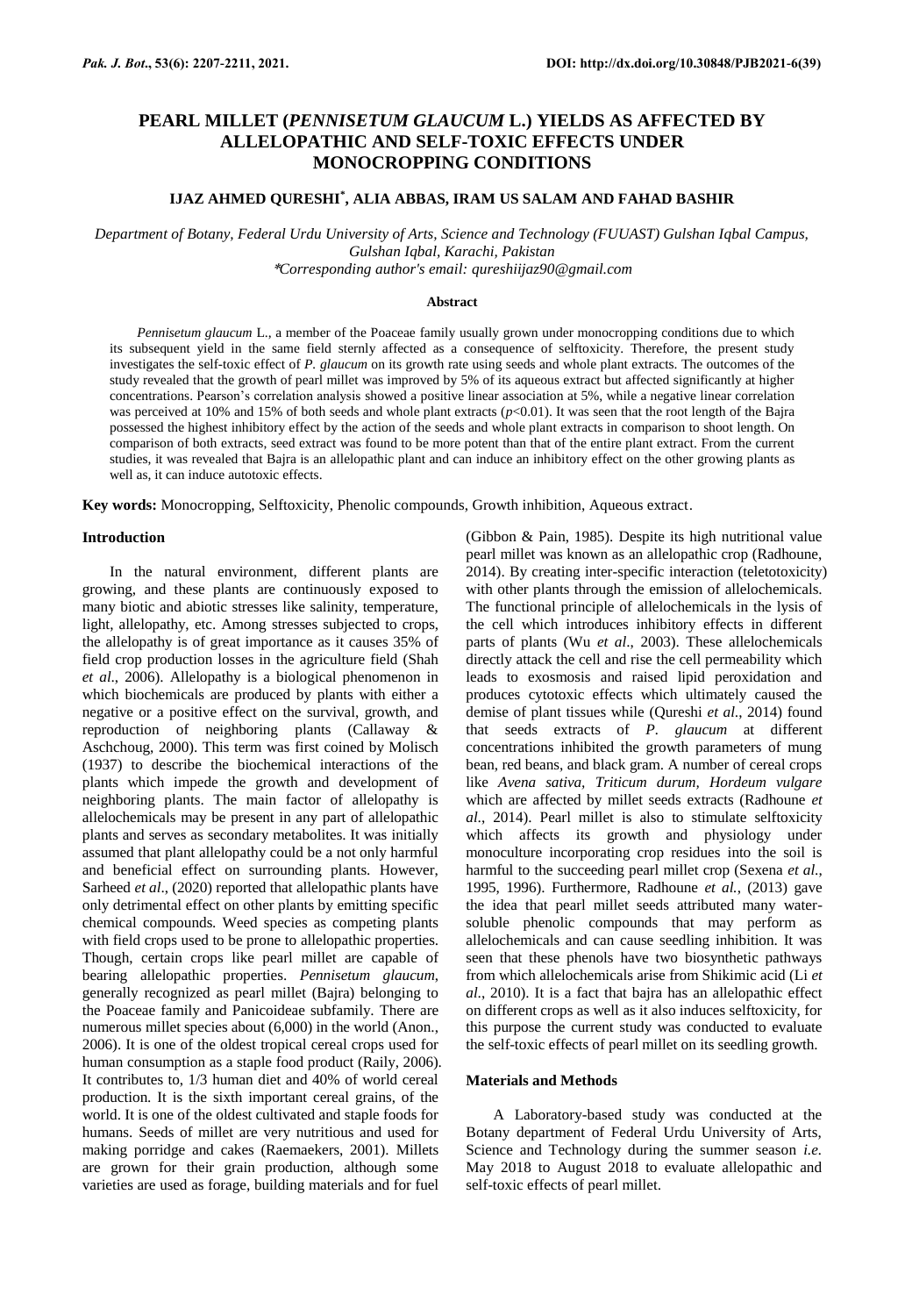**Collection of material:** A well-managed pearl millet field was grown inside the Botany department of Federal Urdu University of Arts, Science, and Technology for the collection of desired plant material. When these plants reached maturity, they were uprooted and kept under the sunlight for the drying process while seeds of pearl millet were bought from the local seeds market.

**Preparation of seeds and whole plant extracts:** Firstly, millet seeds were surface sterilized with  $2\%$  HgCl<sub>2</sub> and thoroughly washed with tap water. Seeds were air-dried at room temperature and ground to make a fine seed powder while in case of whole plant powder, whole plant material was collected from the millet field. After drying it was ground to make a whole plant powder. Aqueous extracts were prepared by soaking different concentrations of both seeds and whole plant powder (5%, 10% and 15% g/l) into distilled water at room temperature for 24 hours. Both extracts were centrifuged for 5 minutes and filtration was done to get pure extracts (Handa *et al*., 2008).

**Treatments and experimental design:** Sterilized pearl millet seeds were sown in Petri dishes containing doublelayered Whatman No. 1 filter paper. Different concentrations of both extracts were applied to their respective Petri dishes while control was treated with distilled water. All the bioassays having five replicates with each ten pearl millet seeds of bajra. Germination records were taken every day whereas, shoot and root elongation measurements were made in alternative days. The trials were terminated after fourteen days before terminating. The experimental design used for the current study was Randomized control block design.

#### **Statistical analysis**

Data subjected to analysis of variance (ANOVA) using SPSS (20). Means and % inhibition of root and shoot length were carried out for significance by using the Tukey's test at  $p<0.05$ . Whereas, the correlation was determined based on Pearson's approach.

Percent Inhibition (I) was calculated by the following formula (Surendra & Pota, 1978).

$$
I = 100 - (E_2 \div E_1) \times 100
$$

where  $I = \%$  inhibition,  $E_1 =$  Response of control plant,  $E_2$  = Response of treated plant.

#### **Results**

**Seedling development as influenced by seeds extract:**  Pearl millet seeds extract induce significant inhibition in root and shoot growth at higher concentrations, namely10 and 15 % extracts while a significantly lower growth development was observed in 5% in comparison to control at *p*<0.05 (Tables 1 & 3).

**Growth rate as influenced by whole plant extract:** A significant decline in pearl millet growth rate was observed in 10 and 15% extracts whereas, it was enhanced at a lower concentration of 5% extract with respect to control (Tables 2 & 3).

| Table 1. Autotoxic effect of pearl millet seeds extract on |  |  |  |  |  |
|------------------------------------------------------------|--|--|--|--|--|
| seedling growth of P. glaucum.                             |  |  |  |  |  |

| <b>Treatments</b> |         | Mean (cm) | <b>Std. Deviation</b> | <b>Std. Error</b> |
|-------------------|---------|-----------|-----------------------|-------------------|
| Root              | Control | 8.0667    | 2.38976               | 0.61703           |
|                   | 5%      | 11.4667   | 0.23094               | 0.13333           |
|                   | 10%     | 6.9667    | 0.20817               | 0.12019           |
|                   | 15%     | 5.1000    | 0.20000               | 0.11547           |
| Shoot             | Control | 11.2733   | 2.65343               | 0.68511           |
|                   | 5%      | 14.4667   | 0.32146               | 0.18559           |
|                   | 10%     | 10.3667   | 0.25166               | 0.14530           |
|                   | 15%     | 7.0000    | 0.17321               | 0.10000           |

**Table 2. Selftoxic effect of pearl millet seeds extract on the growth rate of** *P. glaucum.*

| <b>Treatments</b> |         | Mean (cm) | <b>Std. Deviation</b> | <b>Std. Error</b> |  |  |
|-------------------|---------|-----------|-----------------------|-------------------|--|--|
| Root              | Control | 8.7000    | 0.78102               | 0.45092           |  |  |
|                   | 5%      | 11.5000   | 0.26458               | 0.15275           |  |  |
|                   | 10%     | 6.7000    | 0.20000               | 0.11547           |  |  |
|                   | 15%     | 4.7000    | 0.52915               | 0.30551           |  |  |
| Shoot             | Control | 12.1000   | 0.52915               | 0.30551           |  |  |
|                   | 5%      | 14.4667   | 0.32146               | 0.18559           |  |  |
|                   | 10%     | 10.3667   | 0.30551               | 0.17638           |  |  |
|                   | 15%     | 6.9000    | 0.20000               | 0.11547           |  |  |

**Association between seeds and whole plant extract and their impact on % inhibition of root and shoot length of pearl millet:** Seeds and whole plant extract had a distinct causatum on % inhibition of root and shoot length (Fig. 1) showing that 5% of both extracts possessed lowest % inhibition as compared to all treatments whereas, the least % inhibition was noticed in 5% whole plant extract (-27.4%) while highest % inhibition was noted in 15% of seeds extract (65.9 %).

**Correlation between the concentration of extracts and seedling growth of pearl millet:** There was a highly significant relationship found among the treatments (control, 5%, 10%, and 15%) and seedling growth of pearl millet at p>0.05. A positive linear correlation was observed in 5% of extracts while a negative correlation was seen at 10% and 15% of extracts (Fig. 2).

#### **Discussion**

The outcomes of the present study showed that seeds and whole-plant extracts of pearl millet possessed selfinhibitory effects and substantially inhibited the growth and length of pearl millet roots and shoots (*p*<0.05) at higher concentrations respectively (Tables 3 & 4). Our results were in line with those reported by Vandana *et al*., (2021); Kumar *et al*., (2013); Narwal, (2012); Sexena *et al*., (1995); who suggested that for the initiation of autotoxicity, there must be an accumulation of a sufficient amount of pearl millet tissues in soil and caused reduction in the production of monocrop yield of pearl millet. Phenolic compounds are the basic component of allelopathy that may be present in various parts of plants and brought harmful effects on the field by the leaching process (Haghighi & Saharkhiz, 2021); (Inderjit & Duke 2003).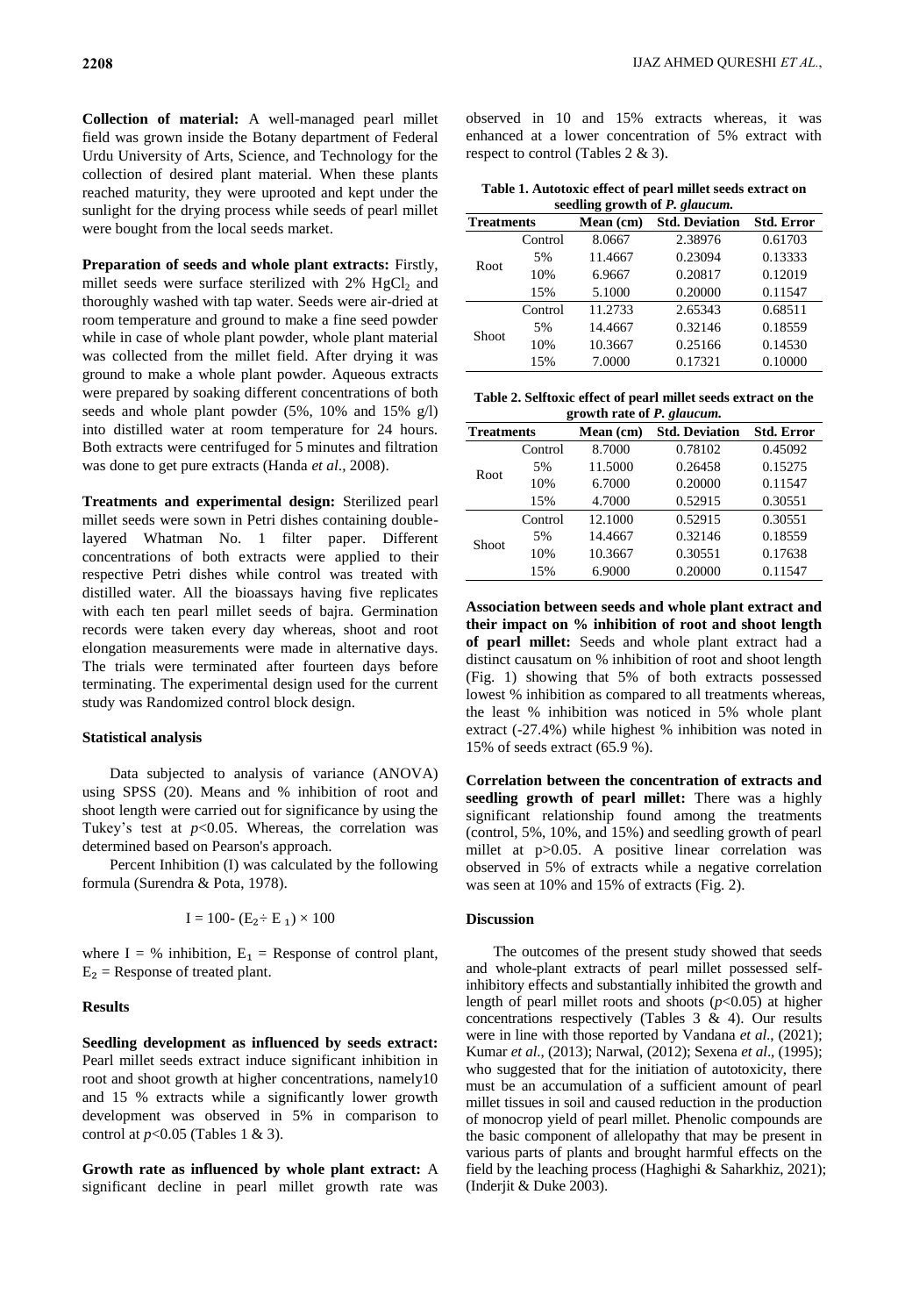

Fig. 1. Comparative analysis of seeds and whole plant extract on % inhibition of root and shoot growth of pearl millet.



Correlation considered significant when *p*<0.01

Fig. 2. Correlation between the concentration of extracts and seedling growth of *P. glaucum.*

Findings of the current study revealed that lower concentration *i.e.* 5% of seeds and whole plant enhanced the growth rate of root and shoot. This might be due to the fact that most of the phenols have stimulatory effect at lesser concentrations and have inhibitory effect at high concentration (Mousavi *et al*, 2021); (Stanek *et al*, 2021); (Rice, 1984) Where ever as the concentration of entire plant and seed extracts were increased to 10 and 15 % seedling growth of pearl millet moved towards decline (Table 1 & 2). The difference in the effects was might be due to concentrations of extracts as suggested by (Ben-Hamouda *et al*., 2001) that the effect of different parts of the same plant cause various type of inhibition on each other. However, for the initiation of selftoxicity, there

should be an accumulation of allelochemicals in an adequate quantity else insufficient amount can enhance the productivity of soil (Radhoune & Fattouch, 2009). The results of the present study are consistent with the findings of Qureshi *et al.*, (2014) who stated that pearl millet seeds extract (5%, 10%, and 15%) significantly reduced % germination along with all the growth parameters of chickpeas, red beans, and mung beans.

In light of the above results, it was revealed that the inhibition in seedling growth is caused by selftoxicity which was concentration-dependent. This was proved by many researchers i*.e.* (Hussain & Illahi, 2009) that differences in allelopathic effect depend upon the concentrations of extracts used and the nature of recipient plants.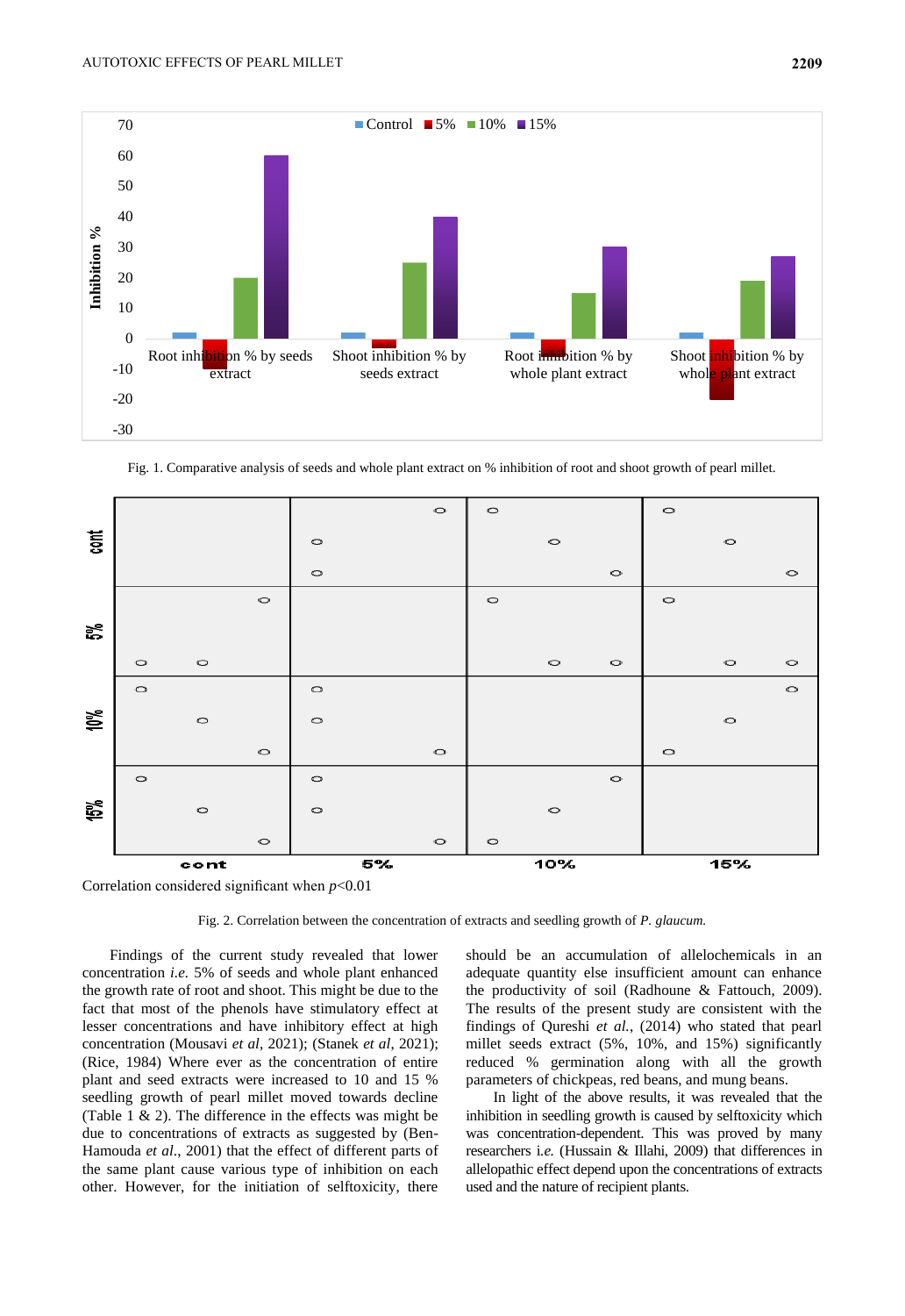The correlation was found to be highly significant between treatments (5%, 10%, and 15% extracts) and the seedling growth  $(p< 0.01)$  whereas, at 5% extract positive linear correlation is found while at 10% and 15% of the extract showed negative linear correlation (Fig. 2). Our results are consistent with the findings of Radhouane (2014), who reported that pearl millet was an allelopathic plant in which seeds extract reduced seedling growth of cereal crops *i.e*. wheat, barley, and oat. In comparison, it was found that seeds powder extract of pearl millet had a much higher inhibitory effect than that of whole plant extract. Our findings corroborate observations made by different authors (Radhouane *et al*., 2013; Radhouane & Fattouch, 2009). Millet seeds contain several phenolics compounds that may diminish the seed germination speed and seedling growth of other growing plants. Similar findings regarding the phytotoxic effects of pearl millet extract on cereal crops in Pakistan were reported by (Qureshi *et al*., 2015).

### **Conclusion**

The preceding investigations suggested that pearl millet had a potential to alter its own growth, as it bears phytotoxic influence although, it could provide useful response when used it at low amount, further investigations are required to identify its toxic level.

| Table 3. Autotoxic effect of pearl millet whole plant extract on seedling growth of itself. |  |  |
|---------------------------------------------------------------------------------------------|--|--|
|---------------------------------------------------------------------------------------------|--|--|

|              | <b>ANOVA</b>   |                |              |                    |       |       |
|--------------|----------------|----------------|--------------|--------------------|-------|-------|
|              |                | Sum of squares | df           | <b>Mean square</b> |       | Sig.  |
|              | Between groups | 86.362         | $\mathbf{z}$ | 28.787             | 5.818 | 0.005 |
| <b>Shoot</b> | Within groups  | 98.963         | 20           | 4.948              |       |       |
|              | Total          | 185.325        | 23           |                    |       |       |
|              | Between groups | 64.547         | 3            | 21.516             | 5.364 | 0.007 |
| Root         | Within groups  | 80.227         | 20           | 4.011              |       |       |
|              | Total          | 144.773        | 23           |                    |       |       |
|              |                |                |              |                    |       |       |

The mean difference is significant at the 0.05 level

|              | <b>ANOVA</b>   |                |    |                    |         |       |
|--------------|----------------|----------------|----|--------------------|---------|-------|
|              |                | Sum of squares | df | <b>Mean square</b> |         | Sig.  |
| <b>Shoot</b> | Between groups | 75.840         | 3  | 25.280             | 101.120 | 0.000 |
|              | Within groups  | 2.000          | 8  | 0.250              |         |       |
|              | Total          | 77.840         | 11 |                    |         |       |
| Root         | Between groups | 91.296         | 3  | 30.432             | 235.602 | 0.000 |
|              | Within groups  | 1.033          | 8  | 0.129              |         |       |
|              | Total          | 92.329         | 11 |                    |         |       |

The mean difference is significant at the 0.05 level

#### **References**

- Anonymous. 2006. ICRISAT (International Crop Research Institute For Semi-Arid Tropics). Pearl millet*.www.Icrisat.org*.
- Ben Hammouda, M.H. Ghorbal, R.J. Kremer and O. Oueslati. 2001. Allelopathic effects of barley extracts on germination and seedlings growth of bread and durum wheats. *Agron*., 21: 65-71*.*
- Callaway, R.M. and E.T. Aschehoug. 2000. Invasive plants versus their new and old neighbors: a mechanism for exotic invasion. *Sci*., 290(5491): 521-523.
- Gibbon, D. and A. Pain. 1988. Crops of the drier regions of the tropics. ELBS / Long-man. 157.
- Haghighi, T.M. and M.J. Saharkhiz. 2021. Phytotoxic potential of *Vitex pseudo-negundo* leaf and flower extracts and analysis of phenolic compounds. *Biocat. and Agri. Biotech*., 102018.
- Handa, S.S., S. Khanuja, G. Longo and D.D. Rakesh. 2008. Extraction technologies for medicinal and aromatic plants. *Int. Cent. Sci. & Higher Tech*., 21-25.
- Hussain, F. and I. Ilahi. 2009. Allelopathic potential of *Cenchrus ciliaris* L., and *Bothriochloa pertusa* (L.). *J. Sci. & Tech*., 33: 47-55.
- Inderjit, K.L. and S.O. Duke. 2003. Ecophysiological aspects of allelopathy. *Planta,* 217: 529-539.
- Kumar, D., Y.S. Shivay, S. Dhar, C. Kumar and R. Prasad. 2013. Rhizospheric flora and the influence of agronomic practices on them: a review. Proceedings of the National Academy of Sciences. *India Section B: Bio. Sci.*, 83(1): 1-14.
- Li, S., Y. Wei, W. Ping, Z. Zhizhen, Z. Wanli and O. Stacy. 2007. Method for the extraction and purification of shikimic acid. U.S. *Patent Appl*., 902.
- Molisch, H. 1937. Der Einfluss einer pflanze auf die andere. Allelopathic Fischer, Jena*.*
- Mousavi, S.S., A. Karami, T.M. Haghighi, S. Alizadeh and F. Maggi. 2021. Phytotoxic potential and phenolic profile of extracts from *Scrophularia striata*. *Plants.* 10(1): 135.
- Narwal, S.S. 2012. Allelopathy in crop production. *Sci. pub*.
- Qureshi, I.A., A. Abbas, I.U. Salam and S. Qadir. 2014. Phytotoxic effect of millet (seeds extract) on germination and seedling growth of chickpea, red beans, and mung beans in Pakistan. *FUUAST J. Biol*., 4(2): 187.
- Qureshi, I.A., A. Abbas, I.U. Salam, A. Zehra and S. Qadir. 2015. Allelopathic impact of *Pennisetum gluacum* (pearl millet) on three pulses of Pakistan. *Int. J. Biol. & Biotech*., 12(4): 675-678.